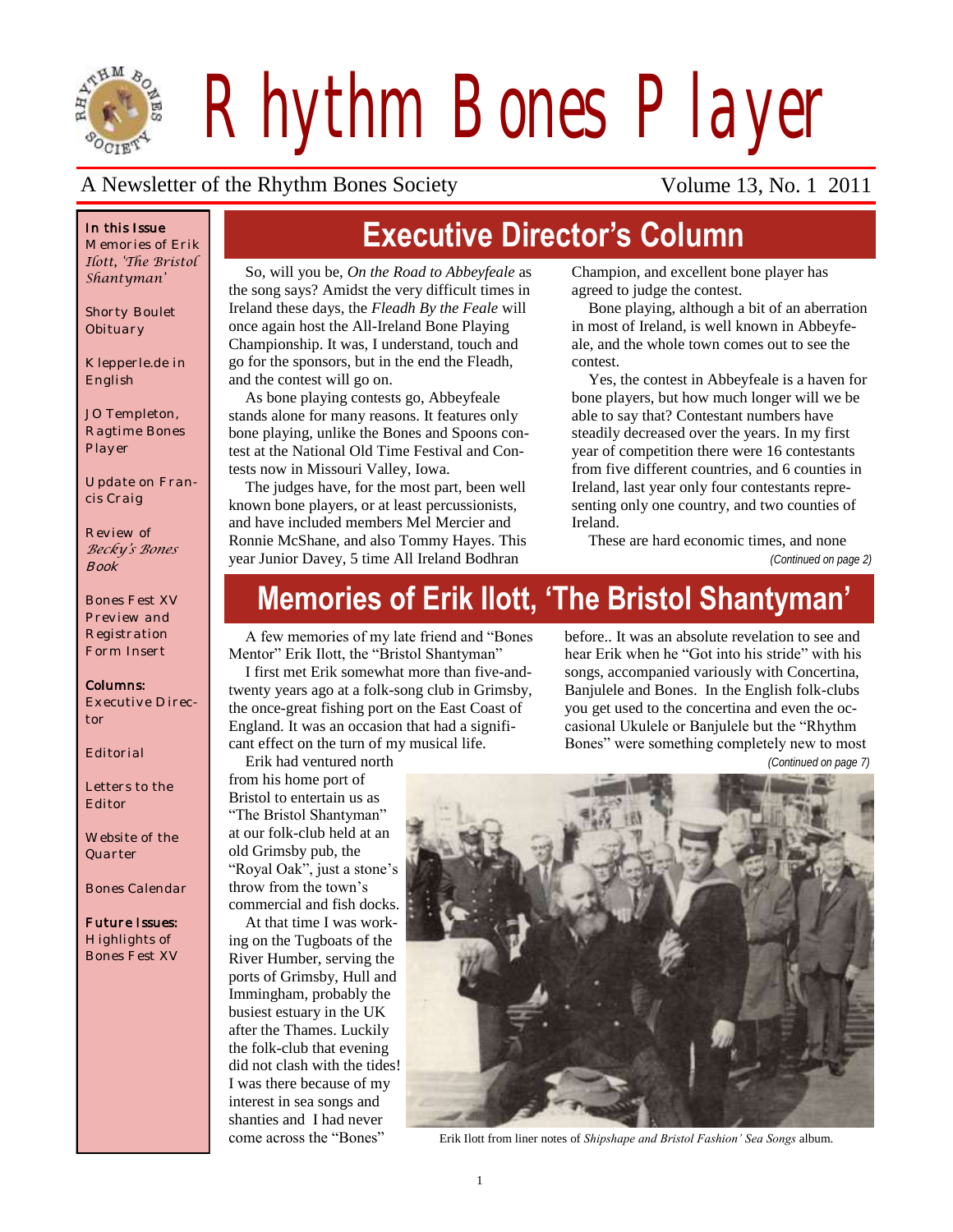### **Editorial**

Long time member, Shorty Boulet, died recently, and Ernie Duffy writes his rhythm bones obituary.

I came across an Erik Ilott's album titled *Shipshape and Bristol Fashion' Sea Songs* several years ago. Can't remember how it happened, but it is an autographed copy. Then sometime later, I received an email from member Pete Hayselden (Shanty Jack) saying he knew Erik and wanted to write an article about him. That article begins on Page 1.

The only similar article was written by Tim Reilly titled *Bones at Sea* in RBP Vol 5, Nos 1 and 2, now online on rhythmbones.com. A big thanks to both Pete and Tim for maritime history about rhythm bones.

Jonathan Danforth in RBP Vol 7, No 2, also online, wrote about the Klepperle, a German word for rhythm bones, and this issue presents the website, klepperle.de, that has lots of interesting photographs and video.

The JO Templeton and Francis Craig stories are interesting in that they took place in the early 1950s when Brother Bones, Freeman Davis (see Vol 4, No 3, now online), and Ted 'Mr Goon-Bones' Goon (see Vol 2, No 2, also online with sample audio recordings) were recording and successful. It would not surprise me to find more recordings from this era from rhythm bones players trying to capitalize on the success of Freeman and Ted.

Our updated website is getting some attention. See the Website Update in this newsletter. Below are a couple of emails from viewers.

#### **Letters to the Editor**

Thank you for having resources online. They are very, very helpful especially the Dr Fred Edmund Bones Unlimited Instructional Course. I'm still learning from it, and watch it almost every day with the help of the book. Ana Mitchell [Ana is a new member.]

I am self taught. When Prairieland String Band played various venues I would often see bone players. I

began observing their playing and I became interested. I once bought a set of wood bones when we were playing at Silver Dollar City at Branson, Mo. I began trying to play those bones, but had no luck. So next I started making bones from various woods and trying out various shapes, lengths and thicknesses. The set that I like best, I made from walnut. I still play those, but after watching the video at rythmbones.com, I'm getting the urge to try to make a set from bone. Thanks again. *Gene Henry*

In the 1970 movie *Ned Kelly* starring Mick Jagger, there is a scene where musicians including a one handed bones player are playing. The movie is available at Wal-Mart. *Tim Reilly*

[Adam Klein graciously let us put one of his songs on our website. The photograph he sent to accompany it had the most interesting shaped rhythm bones. Here is his reply to a question about them.]

I've made many experimental shapes in the interest of changing the timbre, generally meaning lowering it and/or giving it a more discernible pitch closer to what claves sound like.

That paired with my sci-fi interests inspired me to shape bones that mimic that famous Klingon weapon, the Batleth. I thought it made a more interesting photo than two conventional pairs.

There are 3 or 4 other shapes that hopefully very soon will be for sale at my website. The Batleths are some of the most playable, I made them from maple and cherry: the ones in the online photo are pine. See another photo of them at [http://www.adamcjklein.us/](http://www.adamcjklein.us/bones.html) [bones.html](http://www.adamcjklein.us/bones.html) *Adam Klein*

#### *(Continued from page 1)*

feeling it more than Ireland. The future of the Fleadh and the contest rests on continued support from it's sponsor's, and who knows what tomorrow will bring. I think it's important for this contest to continue as it encourages not only the bone playing tradition in Ireland, but gives bone players all over the world a goal to shoot for.

So I say to you in Ireland, Europe as a whole, here in the United States, and any that are able around the world, be off to Abbeyfeale, compete

#### *Rhythm Bones Player*

Rhythm Bones Society Volume 13, No. 1 First Quarter 2011 ISSN: 1545-1380

**Editor** Steve Wixson wixson@chattanooga.net

**Executive Director** Stephen Brown Bones@crystal-mtn.com

**Web Site Coordinator** Jonathan Danforth webmaster@rhythmbones.com

**Board of Directors** Steve Brown, Executive Director Jonathan Danforth Gil Hibben, Assistant Director Mel Mercier Bill Vits Steve Wixson, Secretary/Treasurer Kenny Wolin

 The Rhythm Bones Player is published quarterly by the Rhythm Bones Society. Nonmember subscriptions are \$10 for one year; RBS members receive the Player as part of their dues.

 The Rhythm Bones Player welcomes letters to the Editor and articles on any aspect of bones playing. All material submitted for consideration is subject to editing and condensation.

Rhythm Bones Central web site: rhythmbones.com

in the contest, and preserve that great bone playing tradition in Ireland, for as my good friend Paddy Donnovan current All Ireland Bone Playing Champion said, "A big thanks to all competitors, for without the competitors there would be no contest" and without this contest bone playing could be an aberration in Abbeyfeale as well.

Speaking of being on the road, I hope each and everyone of you will be on the road to Texas this coming June for Bones Fest XV at the Texas Folklife Festival in San Antonio. I can't tell you how thrilled I am to be going to Texas. We have some outstanding bone players from Texas including the Gillette Brothers, Walt Watkins, and our host Dennis Riedesel himself. They say they do things big in Texas, and I'm sure Bones Fest will be no exception to that. So I hope to see you "Deep in the heart of Texas" when Bones Fest XV rolls around! *Steve Brown*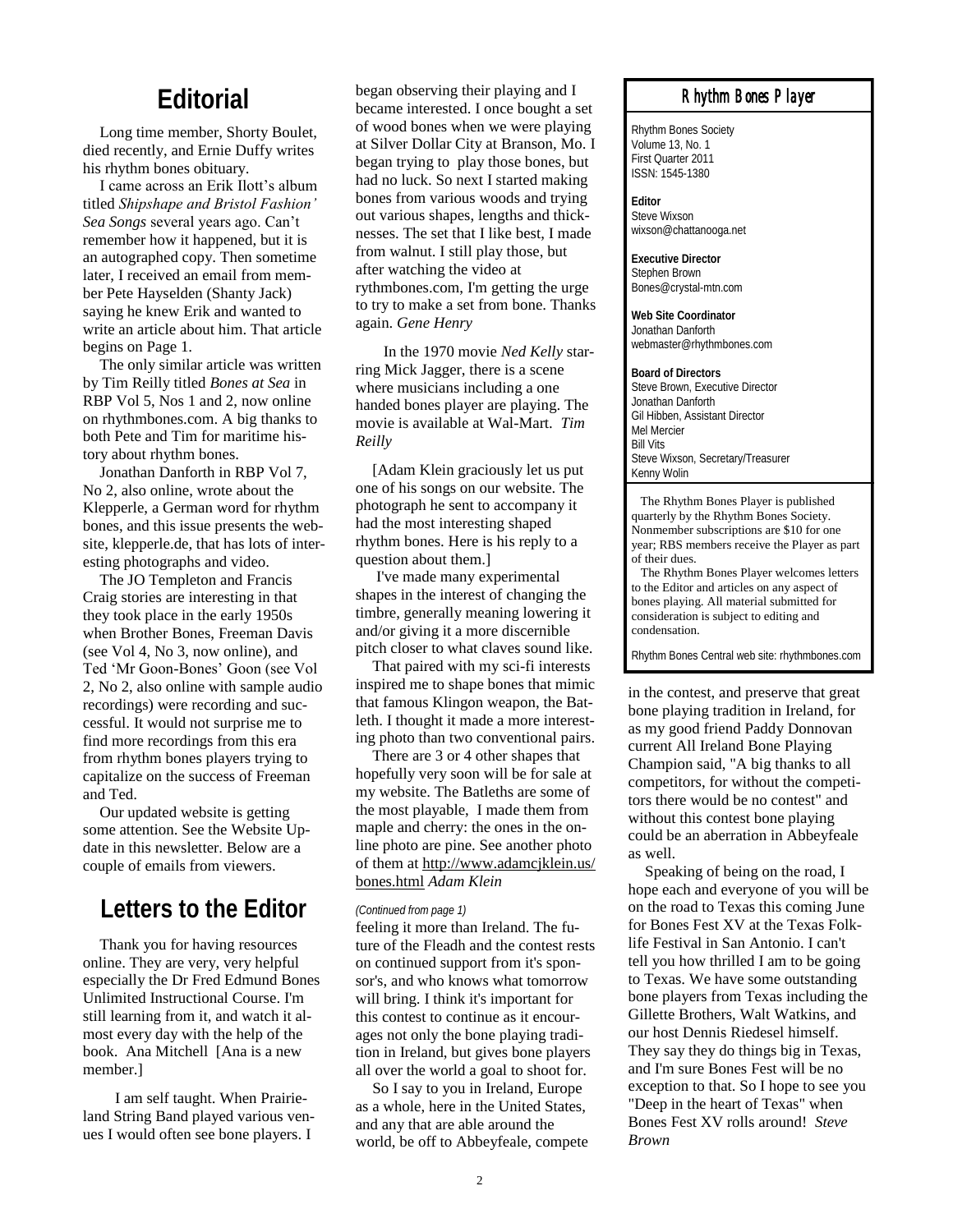#### **Website Update**

The biggest addition since the formal announcement in the last issue of the newsletter of our website update is the page that summarizes the audio and video on the website. To see and listen to it, click Resources:Audio&Video:Audio & Video on this Website. Members and others continue to contribute to the website, and it is quite exciting. People also continue to contribute to Mike Paserroti's YouTube Video Summary, and these two web pages provide hours of rhythm bones video content.

### **Shorty Boulet Obituary**

Elwin "Shorty" Boulet was born on December 27, 1920 and died on February 13, 2011. There is a nice article about Shorty in the online RBP newsletter, Vol 6, No 2, and to find more search all newsletters for 'Shorty.'

He was an avid musician and played with country western bands throughout New Hampshire.

While Shorty could play a number of instruments by ear – guitar, mandolin, banjo, harmonica – his favorite instrument was the rhythm bones. He was given his first set of bones at the age of nine and soon mastered the technique. Though unable to read music, he could play any piece after hearing it once.

The high point of his musical career happened in 1999 when he was invited to play the bones at the Smithsonian Folk Life Festival held in Washington DC. He represented New Hampshire's French heritage music.

In his later years, he sold or gave away bones that he had made himself.

As Shorty played at square dances and other functions in and around his hometown of Whitefield NH, he didn't know that he was "teaching" another up and coming rhythm bones player. I was eagerly watching Shorty play, and was impressed with Shorty's enthusiasm and talent. Later I was amazed to discover that Shorty was self taught and in an era when the bones weren't well known.

*(Continued on page 8)*

# **J. O Templeton, Ragtime Bones Player**

Johnny Maddox was a ragtime piano player who was among the first to record with the new Dot Record Company. He made a couple of records with J.O. Templeton playing rhythm bones. The first was Dot 1005, *St. Louis Tickle/Crazy Bone Rag*, recorded May 19, 1950, and the second was Dot 1023, *Memphis Blues/ Alabama Jubilee*.

In a letter, here is how Johnny remembers him. "J. O. (Jacques O'Donnell ) Templeton was a drummer on my early Dot records. Jerry and I started working together in 1939. I was twelve years old. Temp had played with an earlier orchestra, The Blue Grass Serenaders, 1924—1930. He played ivory bones and also ebony bones. He was so good at doing this. He has been dead so many years ago. Francis Craig, of *Near You* fame, also was a bones player. In fact he wanted to do a record with me. Never came to pass. These are the only two that I can think of at the moment." Yours Truly, *John Maddox*

In the 1920s, Templeton toured with a big name band, but did not like the road returning to Gallatin. He formed a band for the WSM radio program, The Blue Grass Serenade, and called the band, The Blue Grass Serenaders, one of the first bands that performed on the WSM station.

His son, Joe, does not know where his father learned to play the bones, but he was interested in rhythm his whole life. In 1946, he organized a minstrel show for the local Lion's Club, and played a rhythm bones number in the show.

# **Rhythm Bones Part of Dot Record History**

Dot Records was started by Randy Woods in Gallatin, TN in 1950. Randy had an electronic shop in his garage and decided to put in a record rack. It was so successful that he decided to produce records, and among the first to be successful was the Dot 1005 mentioned above with J.O. Templeton on rhythm bones.

## **More on Francis Craig**

The reference to Francis Craig in the Templeton article got me thinking again about him. Francis Craig was band leader in Nashville, TN and another person who made rhythm bones records. There was a short article on him in RBP Vol 7, No 1 (now online on our website.)

The following was extracted from a recording in the Special Collections Section of Vanderbilt's Heard Library. The interviewer was Jo Sherman of radio station WSM, and the recording date was March 20, 1962.

―Most people look a me as a band leader or orchestra leader, but this time Red Foley asked me to make a record and join in with him playing the bones. I play the bones like in the old minstrel shows.

"It turned out terrifically I must say, and I can brag on playing the bones anyway. It was Red Foley's second biggest record."

In response to a question from the interviewer, "I don't know how many it sold, but he conceded that it was the second biggest hit he ever made in the recording business."

The interviewer ask if he made any more bones records. "Yes, we did make a few more, but that was the biggest hit."

The record he was talking about was *Alabama* Jubilee. The only other rhythm bones record found was titled *Play Them Bones.* You can hear both of these records on our website.

As a child, Craig taught himself to play the bones using the remains of a beef roast.

### **Ida Mae Schmich Died**

Scott Miller informed us that member Ida Mae Schmich died on March 16 of old age. There was a nice article on her in the last issue, Vol 12, No 4. She attended Bones Fests in Chattanooga and St. Louis and impressed everyone with her energy. She played bones and banjo right up to the end.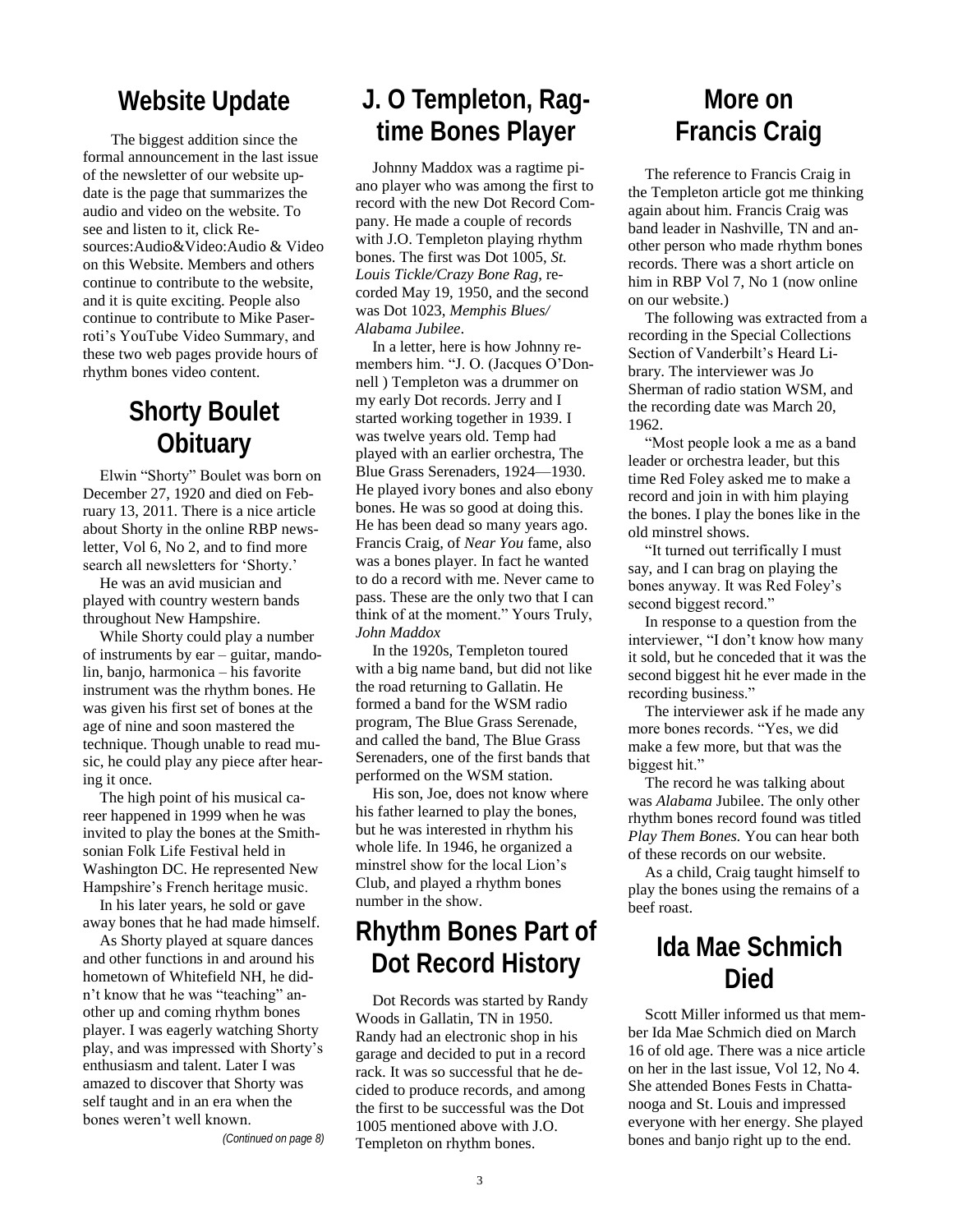### **Review of Becky's Bones Book**

Do you want to learn how to play rhythm bones and are looking for something you can hold in your hand. Member Becky Cleland has written a small instructional booklet titled *Becky's Bones Book: Learning to Play the Bones* that might be for you.

With words and photographs, she briefly presents the history of rhythm bones and then takes you through the wrist movement, holding the bones, putting it together to get the tap, the triplet, and then adds a unique section on troubleshooting if things are not working.

She closes with a bit about Bones Etiquette and refers people to our website.

Another nice thing about the book: it will be around when some of the more transient media are long gone.

For more information, contact. rcleland47@gmail.com. Steve Wixson

## **Website of the Quarter Klepperle.de**

Jonathan Danforth wrote a quite nice article on the Klepperle (German) and Chlefeli (Swiss) in the Vol 7, No 2 issue of this newsletter (now online on our website.) Since klepperle.de can be roughly translated as rhythmbones.com, I wanted to know more about this website—but I don't know German.

With the help of an internet translator and a friend who lived in Germany and knows the area that is home to this website, this article will guide you through their website. Note that this is sort of an overview translation as there was not space to translate the entire website. Translated text is shown in this type font.

**Overview.** For the Kleppern or rhythm bones player, the highlight is the Preiskleppern, a contest held as part of Carnival—a Mardi Gras like event. It is immediately preceded by a parade, Hemdglonkerzug, and these events are part of the chamfering night custom where the 'spirits of winter'

are driven out by noise makers including the Klepperle.

Each year in preparation for the Preiskleppern, a Klepperle training course is held for youth and adults. It is said it takes two to three years of training to be ready for the contest. You will see in photographs and video that hundreds of people are involved.

**Home Page.** The main title is Bones Playing and Eve of Fasting in the city of Radolfzell, a charming city on Lake Constance bordering three countries, Germany, Switzerland and Austria.

The art of playing bones is a question of prestige for the inhabitants of Radolfzell. People who participate in the parade and Carnival activities are called 'fools' or 'jesters.' It belongs to the custom of the times.

Below the photograph of a pair of Klepperle is the title New Highnesses followed by; On March 2, after the parade with people wearing white night gowns and playing instruments that make noise, the exciting, prize winning bones playing contest took place with 15 kids (10 boys and 5 girls.) This is followed by the names of the new Queen, King, Princess and Prince, a list of their Guard, and a photograph from the 2011 event. At the bottom is a list of organizers starting with Master of Ceremonies.

The links on the right side of the page from the top are; E-mail, Contact, Contents, Search (full text), Home Page, Making a Klepperle, the Contest, Winners, Photo Gallery, Kings & Princes, History, Training Course, Verses and Legal Information.

**Contents Page or Site map**. The four panels are in the shape of the Klerpperle. On the left is about the same as the Home Page with the addition of Assistance/FAQ and at the bottom, Where to Buy Klepperle.

The second panel is History with a list of links; Roots, Places, In Radolfzell, Parades, Competition, and Winners.

The third is more on the Competition; Registration, Parade, Resignation of Last Year's Winners, Jury, Contest, Crowning, Winner's Certificate Awarding and Performance.

This is followed by Courses; Annual Training Course, On-line Crash Course and Film (video.)

The last panel on the right has legal information that will not be addressed in this article. At the bottom are links to the Photo Gallery and to Video of the 2090 event.

**Klepperle Page**

**Description**. The rhythm music instrument or clacking apparatus is officially called 'Klepperlehölzer,' that is clapping woods or concussion idiophones. They are made of wood with a notch to fit securely between your fingers.

**Material**. Hardwood is used predominantly. Acacia is considered as one of the best woods, however, is very rare. Beech, Cherry and Ash are used and also walnut and elm. Rarely used are Oak and calf rib bone.

Only well dried and long stored woods (best several years old) without tears or branch holes can be used. Ideally the grain of the wood runs at right angle to the later flapping direction of the Klepperle.

In former times the lower striking end was partly treated: hammering nails with round heads into the wood, scorching, weakening, weighting with lead balls, and drilling holes.

**Size**. The pieces of wood are approx. 11 - 15 cm long, 4 - 5 cm wide and 10 - 12 mm thick. The Klepperle has different sizes in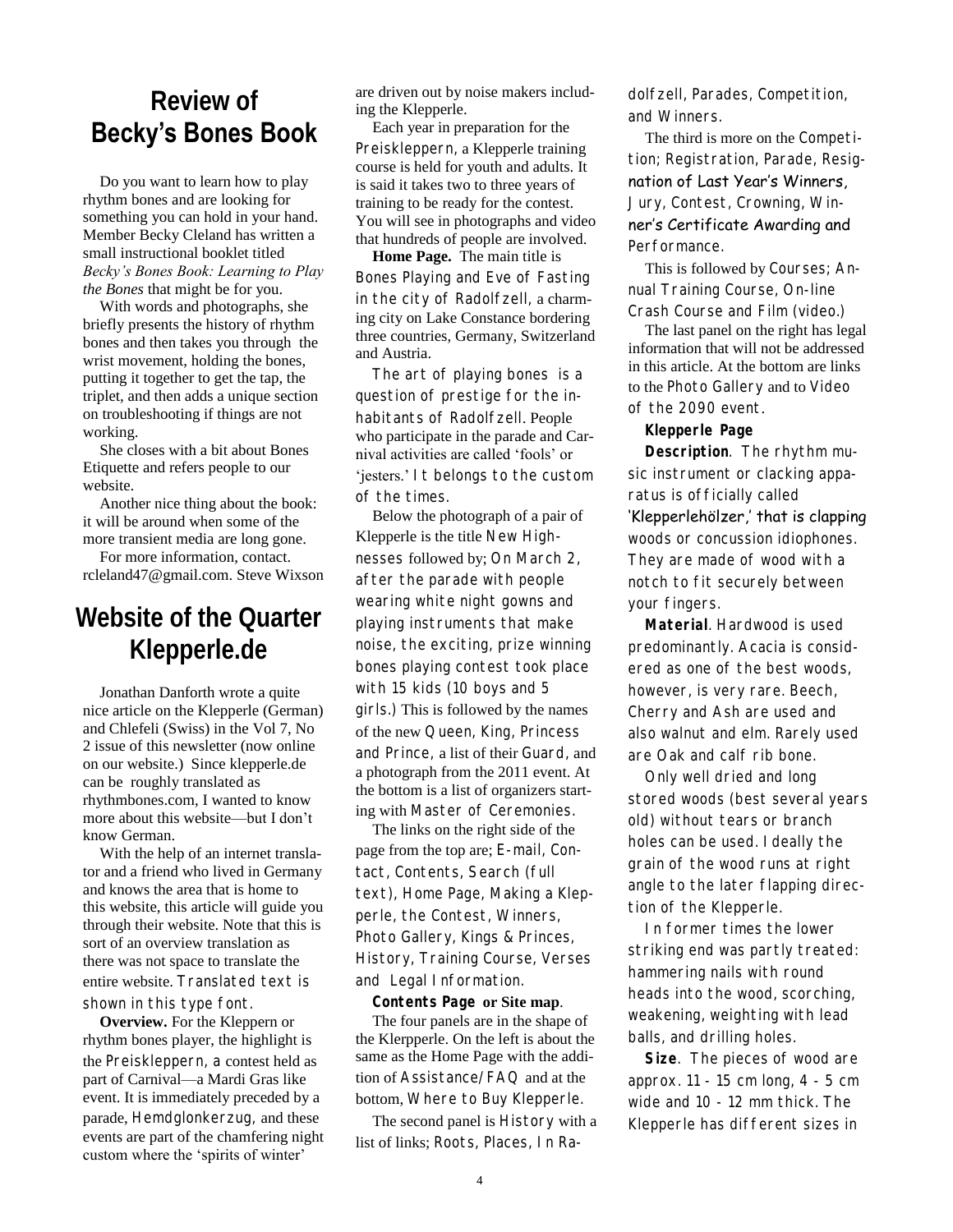other places. Those in Radolfzell are the largest and people from other places call them 'Clubs.'

**Work procedures**. To make a simple Klepperle takes about 45 minutes for a pair. 1. First bore the notch hole for the finger. 2. Then saw two blanks out together. 3. Afterwards they are sanded into the final form. 4. Finally they are shaped with a wood rasp. 5. To finish, the Klepperle are manually sanded with fine sandpaper. The Klepperle production depends on the detail. One should not sand too much, otherwise the Klepperle will have a high pitch sound.

**August Dieterle** has manufactured Klepperle since 1966, and sells them only for the Training Courses at his cost. If you want to buy Klepperle, see 'Where to Buy Klepperle' on the next page.

**Webmaster.** The webmaster welcomes any further details and requests people communicate either by his Contact Page or Email. Most pages end with this request.

**History of Klepperns Page**

The origins are not completely known, and not even the spelling is clear. Many claim it comes from rattling and write it "Kläpperle. Others claim that the Kleppern could have something to do with the instruments used for noise making in order to scare birds from the vines in the vineyard. More probable however is the connection with the chamfering time and the medieval use.

**Detail (links to other pages)**  Medieval roots Places where played History in Radolfzell Hemdglonkerumzug Parade History of the Preiskleppern List of the former winners **Medieval Roots Page**

**First Sources** -The origin of the Klepperns is not fully understood. Medieval roots of the chamfering night custom can scientific be proven to some extent. In 15th and 16th Century, some sources say rattles were used by lepers, and lepers had to warn the healthy population with clapping. [some not translated.]

**Swiss Evidence -** In the choir stalls in the cathedral of Bern is a figure titled 'Fool and Klapper' and dated 1523. In Switzerland, the church order of Schwyz from the year 1588 testifies that boys on Easter Saturday ran around the village rattling. In the Schwyz, the Chlefeln is played in the 40 days from Ash Wednesday to the Easter Saturday. The Chlefeli is used there as chamfering instrument as a replacement for the churchbells which are silent.

**19th Century** - They were represented for many years until the custom slowly declined in the post-war period .

**Designation** - The names used are very similar. **Germany** - Klepperle, Kläpperle and Klepperli. **Switzerland** - Chlefeli, Chlätterli and claque.

**History in Radolfzell Intermediate wartime -** The traditional Kleppern on chamfering night, with two Holzbrettchen, had been hardly maintained after the 1st world war (1914-18). Beginning in the 1920 years, it was again introduced. [some not translated.]

**Post-war period** During World War II (1939-45), the lowest point had come for Mardi Gras. In 1950, the chamfering night

tradition was again taken up, and the Hemdglonkerzug with King Kleppern was held. It had to begin anew since young people could not play the klepperle.

**Klepperart In Radolfzell**  Rhythmic compositions from text, melody and Klepperle sounds are implemented together.

**Places Page**

Almost all places where people play the Klepperle are along the Rhine Valley. [Only a small part of this section is translated.]

**Far Places—**Mainz - Klepperle guard of 1856, World-wide rhythmbones.com, Film, which shows a Klepperer in England.

**Gengenbach -** In Gengenbach there is a adult Preiskleppern.

**Waldkirch -** Here the beginning pupil competes for the title " Prinz" and " Prinzessin." The older pupils can be "Könige" and "Königinnen."

**Konstanz** - Klepperle consists of a wood piece with a steel sheet attached to both sides. Further information can be found on www.narrengesellschaft -niederburg.de.

**Switzerland** - Here are scores for Chlefeli, spoon, broom, harmonica, and muzzle drums.

**History of Hemdglonk Page** The Hemdglonk is the large char-

acter carried high at the front of the parade. They call it 'the great man' or goliath. It is shown in the photograph. [rest not translated.]

**Hemdglonkerumzug** - This is a very old tradition in German Carnival, and very poor people could take part since they only need to wear their white night clothes. The Hemdglonkerzug Parade is divided into groups: Band, large Hem-

*(Continued on page 6)*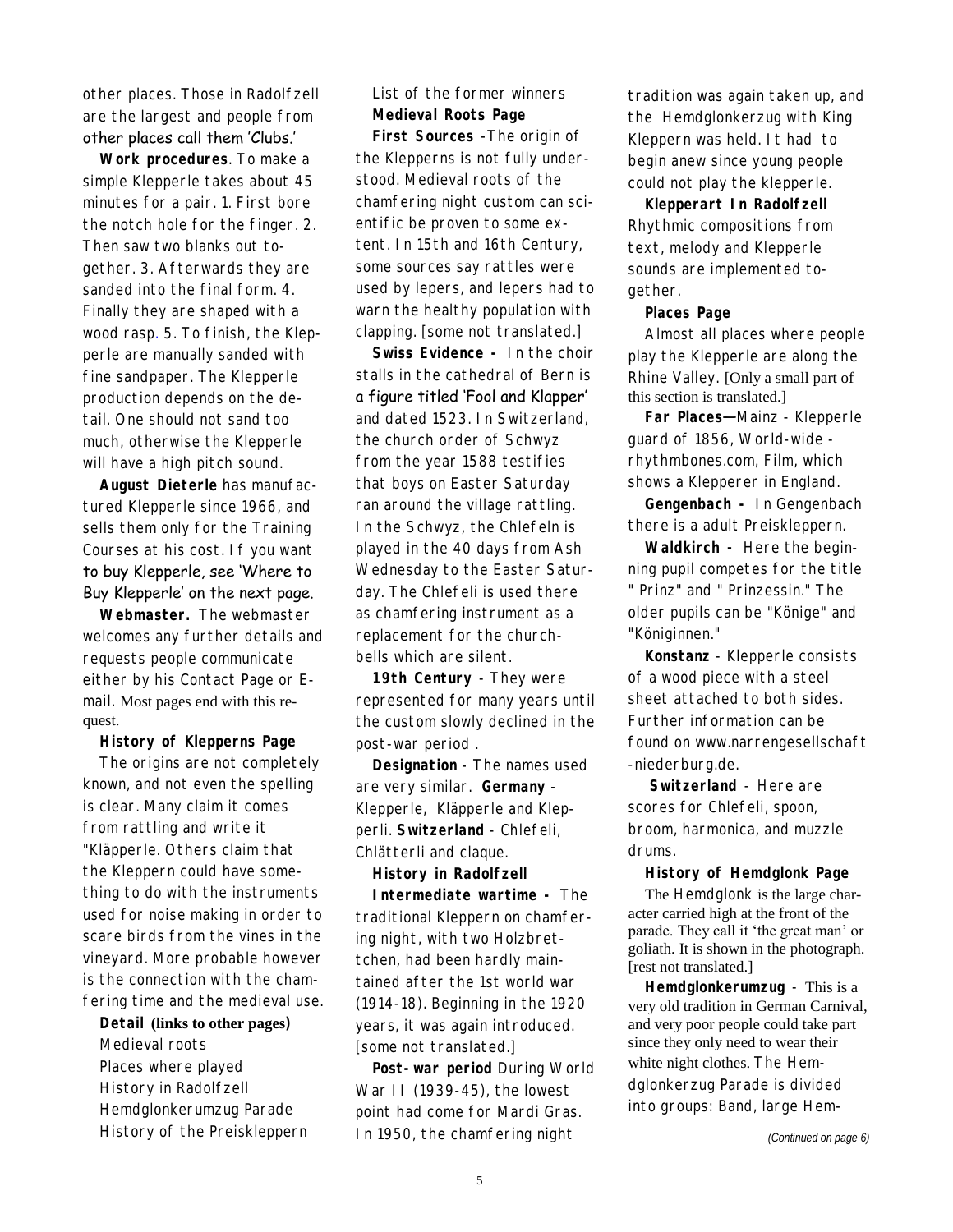#### *(Continued from page 5)*

dglonker, Klepperle chorus, lantern carrier, torch/flare carrier, and noise instruments. [rest not translated.].

**Klepperle Training Course Page.** 

To navigate to this page, click Kurse from the Contents (Inhalt) Page.

Lessons for the young and young at heart. The Kleppern looks beautiful and sounds fascinating. There is some introductory comments followed by a link to the Annual Training Course for children and adults (with 2 interesting photos.)

**On-line Crash Course -** This is offered to people who can't wait for the annual course. There are two links, one to word and picture lessons and the other to video examples.

**Where to Buy Klepperle** - Gustel Dieterle sells Klelpperle to people taking the annual training course. If others want to buy them, email uhl@spiel-freizeitswars.de. The cost is 9.90 Euros for 1 pair, 19.80 Euros for two plus 4.50 Euros shipping.

**Training Films Page.**

Navigate to this page by clicking Filme from the Training Page above or from the Contents (Inhalt) Page.

Learn by watching. For those who cannot take our courses in January, and all, who want to view in video, we present videos of the basics movements of the Kleppern. See the On-Line Crash Course Page for written and photo explanations.

Since the AVI films are in AVI format and are large (7 to 15 megabytes), they are suitable only for users with DSL or broadband connection.

**PreisKleppern Page**

To become Klepperle King and Queen is the desire of many children. It requires much patience, practice and also talent.

**Procedure.** The Preiskleppern in Radolfzell is held annually at the start of Carnival, Wednesday evening before Fat Thursday, and directly after the Hemdglonkerumzug parade. The solemn ceremony takes about one hour.

**Detail (links to other Pages)** Register for Competition Hemdglonkerumzug Parade Old King and Guard recognized Installation of the Jury Contest Coronation of new winners Certificate presentation

Appearance of the winners Most of the preceding Pages are not translated. There are lots of photo-

graphs and a list of previous judges. **Contest Page**

Below the photograph. Contestants are evaluated by the judges:

The impact must be clean. The rhythm is to be continuous and not too fast.

The sound of the Kleppern must be euphonious and loud.

The body attitude should be loosely upright in order to be unconstrained so the Klepperle are played freely.

The melody. Here it depends on the composition, the invention wealth, the variation and the elegance.

The contest is like a ice-skating contest with a required short program and a freestyle program.

**Required Program**: Twohanded Kleppern to a verse (see Verses below.) Due to the different speech and rhythms of the fool verses, inevitably different degrees of difficulty of rhythmic content result.

**Freestyle Program:** After the required verse, each applicant

must present a free style selfcomposition. Here the judging particularly depends on the creative variations of the rhythms.

**Verses Page**

The Kleppern needs a short 'Eve of Fasting' verse to compete. It is assumed that this is for the required paragraph above. Note: Strike once or twice to each syllable. This is followed by a long list

of verses.

**History of the Preisklepperns in Radolfzell Page**

This is a table listing years and accomplishments.

**List of Winners Page.**  A list of winners by year. **Photo Gallery Page.** 

Photographs of the Preiskleppern and the sovereignties. This photo gallery is being constantly expanded for you. Please note that the photos are relatively large and thus need thus a certain load time. Nevertheless, we think that high quality photos are worth the wait. The gallery is programmed in such a way that the following picture is loading while you look at the first. This reduces the waiting time somewhat. While the text is not translated. it is easy to navigate the photo gallery.

**Film Gallery Page** 

Navigate here from the Contents (Inhalt) Page.

Here you will find videos of the Preisklepperns and the sovereignties from February 18, 2009. We developed this gallery which is constantly updated for you. Please note that the videos are very large (1 to 20 megabytes) and thus need a long load time. They require a DSL or broadband connection. This is followed by a list of 59 captivating videos. The language is German, but the sound of the Klepperle is universal.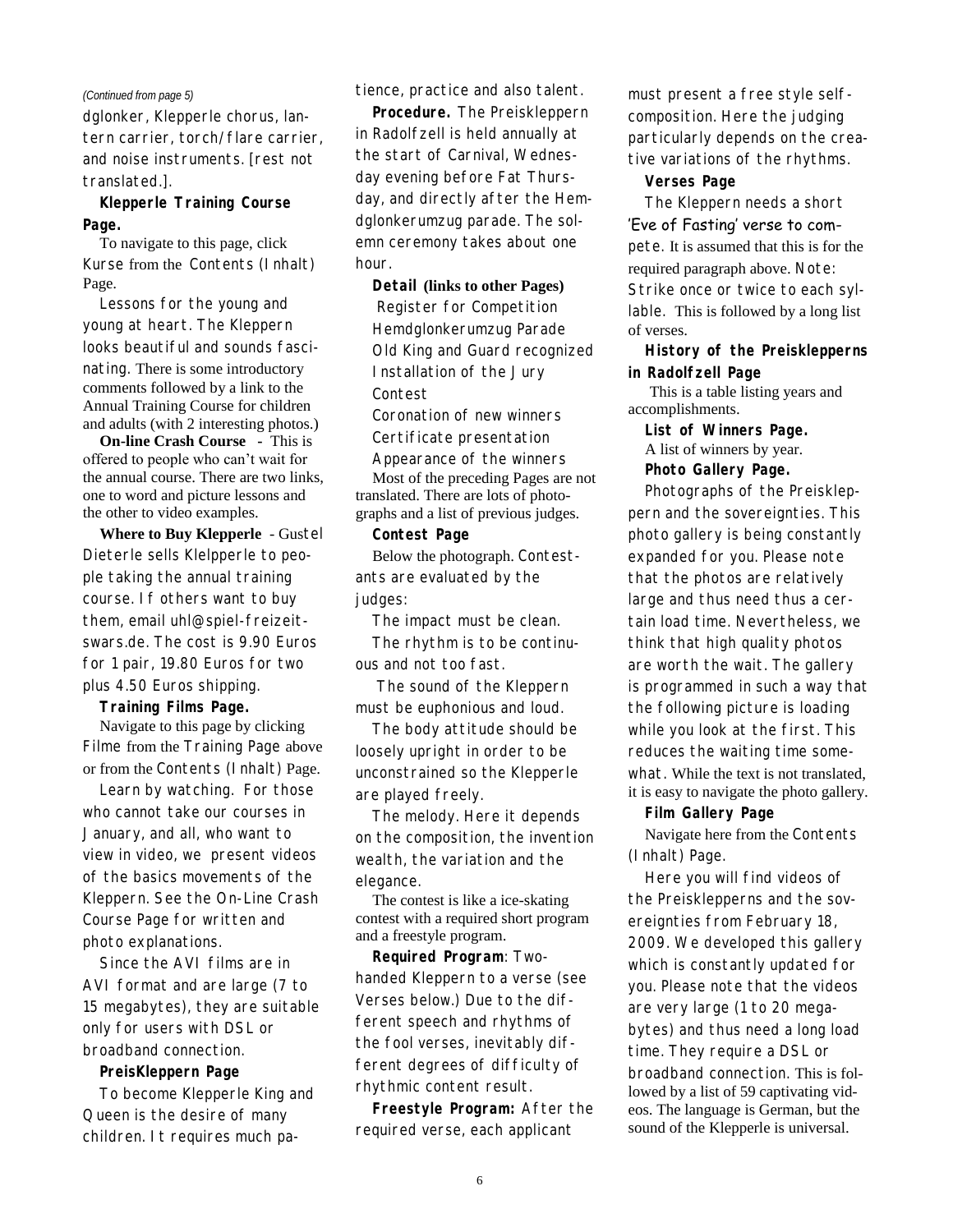You will want to attend this event after viewing the videos.

This is a large website, and there are many pages that are not translated. If you would like to translate additional pages, try using http:// dict.leo.org/ende?lang=en&lp=ende for individual words and http:// translate.google.com for paragraphs.

The creator and webmaster of klepperle.de is Dr. Joachim Schuhmacher, and he assisted both Jonathan and me with our writings. You can send him an email at kontakt@klepperle.de. We look forward to a long relationship with him and the Klepperle players. *Steve Wixson*

# **XV** San Antonio, Texas June 10-12, 2011

**Bones Fest** 



Host Dennis Riedesel riedeselD@uhv.edu

Full Program and Registration materials in this newsletter

#### of us. *(Erik Ilott—Continued from page 1)*

Erik had the audience in the palm of his hand with his songs of the sea and the stories of some of his experiences in His Majesty's Navy during the second World War. It was a night to remember. He paid several visits to the "Royal Oak" Club and also Visited our local Yacht Club where he again captivated the audience.

He would play at various times with 3 bones in one hand and 4 in the other. He used cow bones mostly. His hands were quite large and this was to my advantage because he gave me a set of his old bones which were literally too small for him to play! I treasure them to this day.

Eric subsequently visited at our home on the Cleethorpes (Lincolnshire) seafront (overlooking the wide river Humber estuary) where he spent some time introducing me to the basics of Bones-playing. My progress was slow and after Erik left I practiced the moves assiduously, much to the annoyance of my wife who subsequently christened the bones "Erik's Curse" ! We also visited with him at his hillside home in Bristol. It was a nice old place with one room full of books as I remember. The bathroom had an old-fashioned "Skippers" bath, the sort where you sit up on a ledge at one end with your feet in a kind of well where the taps (faucets) are. I would imagine it came out of a ship. They were built like that to save water. You could see over quite a lot of the City from his back garden. I believe that he had also lived at the Bristol "Sailors" Home" at one time.

He was fairly proficient on his Wheatstone Anglo Concertina and was involved for some years with a group of concertina players in Bristol. The name of the group escapes me for the moment!

He was also an honorary member of two Morris Dancing sides, the local "Bristol Morris Men" and the ―Earlsdon Morris‖ of Coventry in the Midlands. Since Erik died these Morris sides celebrate his life with an "Erik" day from time to time. This involves playing and dancing at a large number of Pubs!

Erik was a really fit guy for his age. I remember seeing him dance a quite energetic Hornpipe on the quayside at the "Albert Dock", Liverpool at one of the Shanty Festivals. He was at one time a champion racing cyclist. That was quite a few years before I knew him but he still rode a bicycle as a means of everyday transport. That in itself was no mean achievement in a hilly City like Bristol!

At times Erik was something of an irascible character, especially when driving his car. One could have been forgiven for thinking he might have had a drop of French blood in his veins, given the way he would rail and gesticulate at other drivers who may have baulked him! Yes, it could also be a terrifying experience being in a car with him!

There are lots more memories which are worthy of recording. Probably enough for another epistle at a later date. *Pete Hayselden* (Shanty Jack)

[The photograph on Page 1 is from a 24 page set of liner notes that accompanies Erik Ilott's LP album titled ―Shipshape and Bristol Fashion' Sea Songs. This is a magnificent document with all sorts of detail about sailing and ships including photographs and drawings.

There is a short write-up on him in the Obituary section of the rhythmbones.com website. From there you can click on a link that will take you a recording of one of the songs from the above mentioned album.

The liner notes and the album itself are copyright by Erik Ilott and Folk'sle Records. We were not able to find Folk'sle Records, and present this as a tribute to the late Erik Ilott.]

### **Bones Calendar**

**All-Ireland Bones Competition.**  May 2, 2011. Abbeyfeale, Co. Limerick, Ireland.

**Bones Fest XV.** June 10-12, 2011, San Antonio, TX. Program and registration form in this newsletter.

**NTCMA and Bones Contest**. August 29-September 4, 2011. Bones contest on Saturday or Sunday.